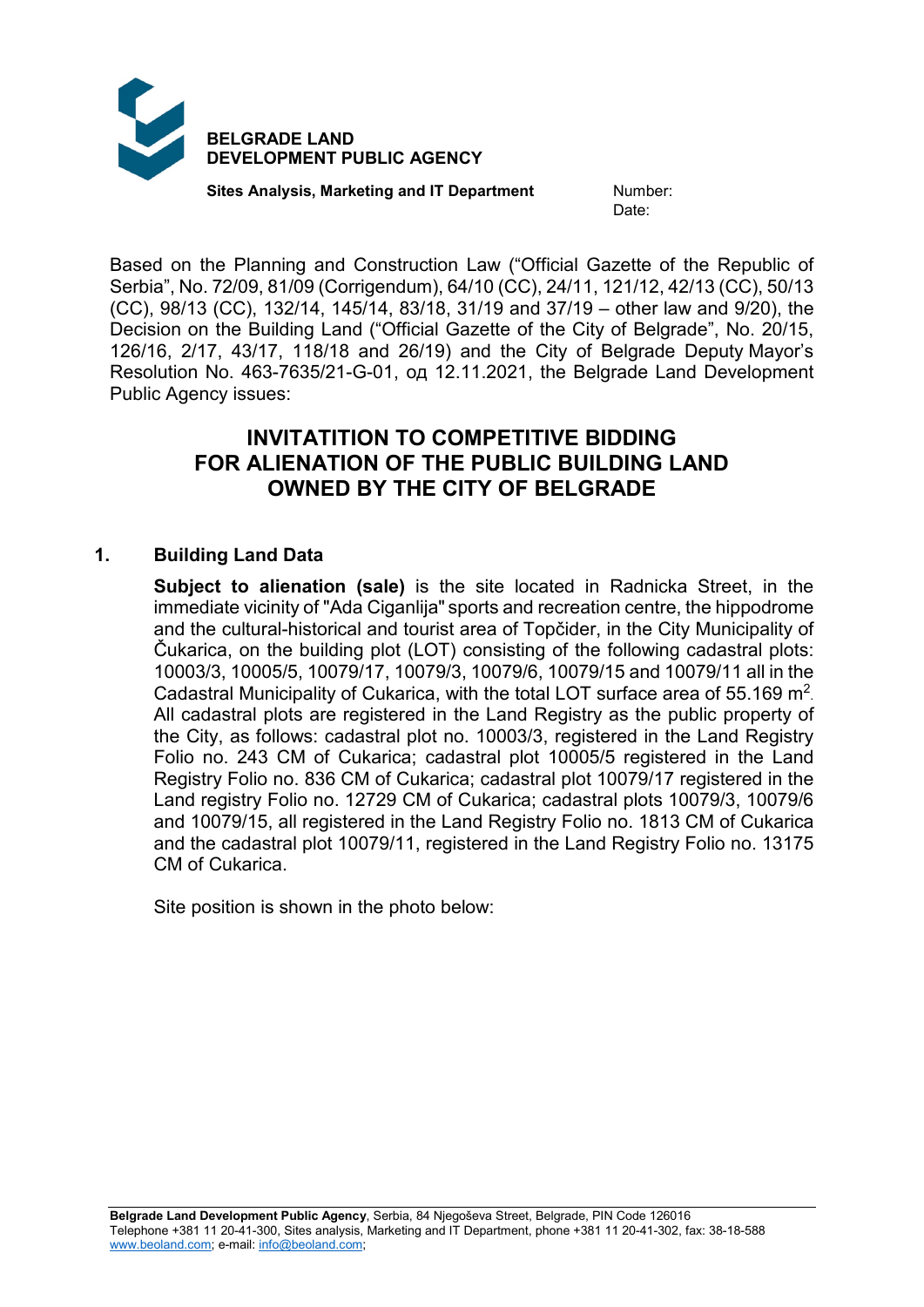

### **2. Purpose of the Facility**

Site is included in the Detailed Regulation Plan for Topcider Cultural and Historical Area - Phase II, Unit 1, Urban Municipalities of Cukarica and Savski Venac ("Official Gazette of the City of Belgrade" No. 98/16), based on which the Ministry of Construction, Transport and Infrastructure issued the Site Information No. 350-02-01807/2020-07 on 04 December 2020.

According to the said Plan, the cadastral plots are located in the area designated for other purposes - commercial zones and city centres (K2).

No commercial activities such as shopping malls, hypermarkets, gas stations, distribution centres, wholesale markets, warehouses, green markets, commercial garages, etc. are allowed. Compatible land use related to cultural or sports facilities and complexes are allowed. Planned basic to compatible land use ratio shall be: 51% : 49%.

The existing facilities of a special importance to the Cultural Monuments Protection Authority are the facilities included in the Category III:

- 19а. The observation tower video surveillance centre,
- 20. The residential house,
- 21. Former heating plant chimney.

The size and the volume of the existing facilities shall remain as it is, no possible changes to their appearance, no upgrade or construction of superstructure is allowed. Restoration, improvement or revitalization of these facilities is allowed.

All existing facilities that are not of special importance to the Cultural Monuments Protection Authority must be removed.

In case of any intervention within the Plan borders, cooperation with the Cultural Monuments Protection Authority is mandatory.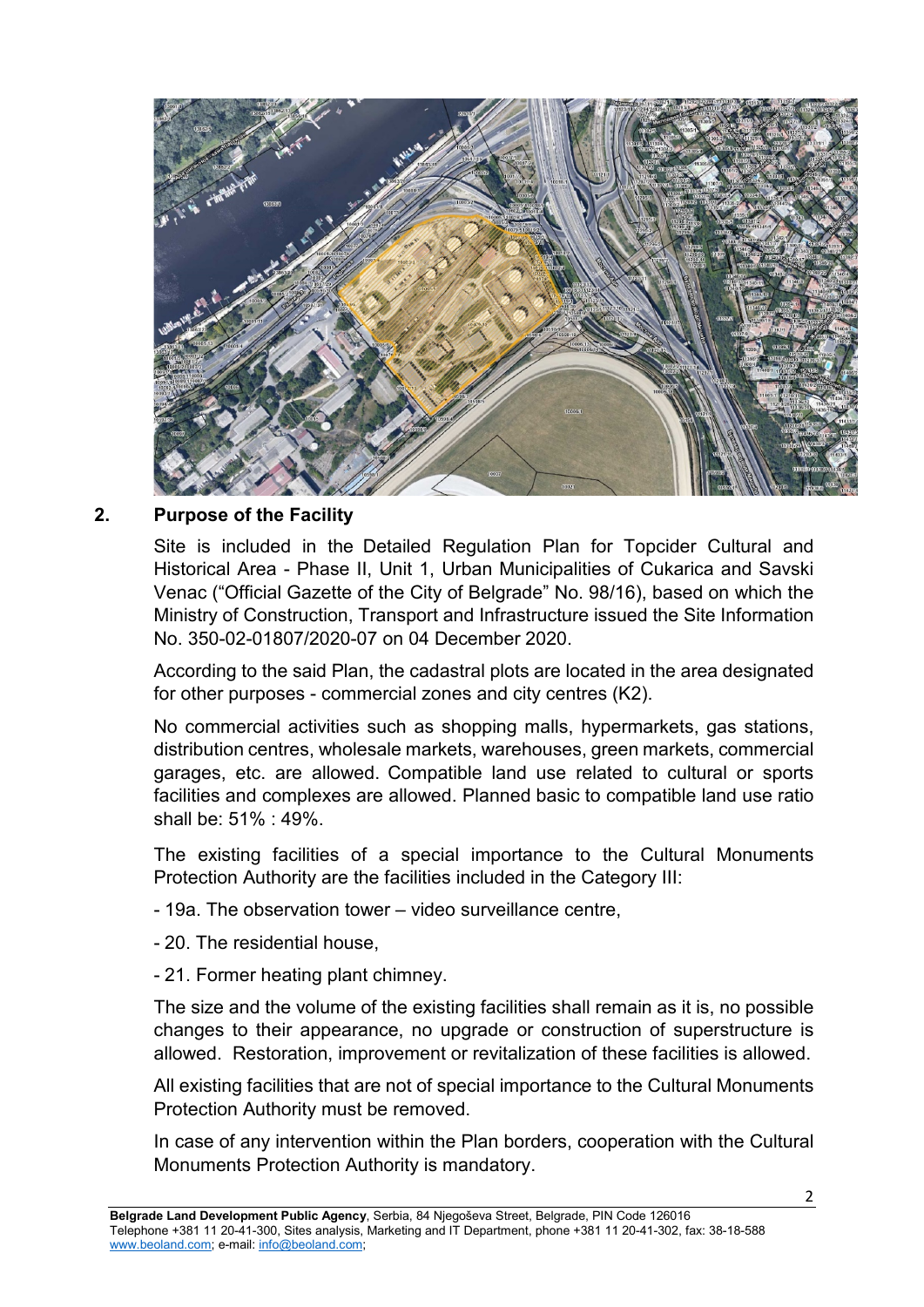### **Urban planning parameters are as follows:**

- − Minimum surface area of the building plot (LOT) is 9.000 m2;
- − Maximum Floor Area Ratio (FAR) =1,2;
- − Maximum building cornice height shall be no more than 18 m and maximum number of floors is GF+4+Loft;
- − Construction of a single underground floor on the planned building plot is allowed;
- − The percentage of open, green areas shall be minimum 50% (minimum 25% of which shall be in direct contact with the ground);
- − Parking shall be resolved by constructing an open parking space within the LOT, or an underground garage.
- − A public architectural and urban competition, as well as the verification of the preliminary design by the Planning Commission, is required according to the Plan.

### **3. Degree of Infrastructural Development:**

- LOT is approachable from the SAO1 road planned for redevelopment including the accompanying roundabout (turning point) and accompanying infrastructure and goes out to Radnička Street, in the length of about 135 m.
- SAO1 road is equipped with a  $\varnothing$ 150mm water supply network on the righthand side (observing from Radnička Street). Construction of a Ø150mm water supply network on the left-hand side of the road in the length of about 115 m is required according to the Plan.
- For connection of the facility to the water supply and sewerage network, it is necessary to construct a secondary network to the nearest available recipients, all in accordance with the conditions (requirements) to be issued by the PUC "Belgrade Waterworks and Sewerage". The 60/110 collector placed in Radnicka Street is the nearest existing sewage network.
- Radnička Street is equipped with a stormwater sewer. Construction of a minimum Ø300mm stormwater sewer in the SAO1 road in the length of approximately 140 m is required according to the Plan;
- Belgrade Land Development Public Agency is responsible for development of the public building land in accordance with the Detailed Regulation Plan and Building Land Development Program;
- Belgrade Waterworks and Sewerage Public Utility Company's requirements for connection of the facilities to the water supply and sewerage systems shall be provided.
- EPS Distribucija and Telekom Srbija a.d. Belgrade requirements shall be provided for buildings connection to the power supply and telecommunication systems.
- **4. Person whom the building land is alienated (sold) to** shall, at their own costs, perform and execute all preparatory works related to infrastructural development and equipping of the LOT such as: land survey and remedy, removal of all existing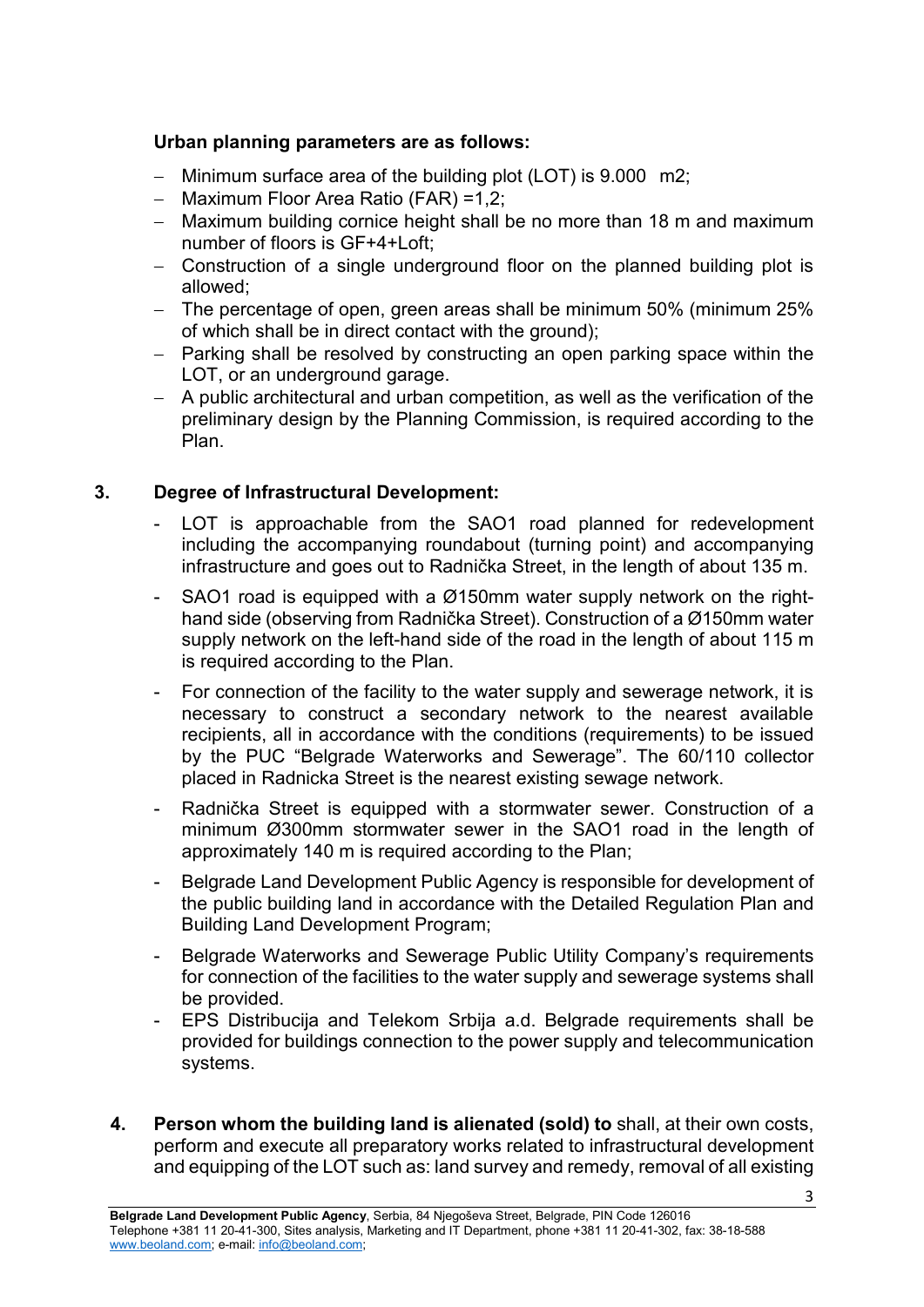facilities which are not of special importance to the Cultural Monuments Protection Authority (as stated under Clause 2), removal of all existing underground utilities, such as the existing routes of the four pipelines in accordance with the applicable regulations (the Law on Safety and Health at Work,"Official Gazette of RS", No. 101/2005, 91/2015 and 113/2017- other law), Law on Fire Protection ("Official Gazette of the Republic of Serbia" No. 111/2009, 20/2015, 87/2018 and 87/2018 – other laws, etc.), as well as the construction of running surfaces, pedestrian paths and parking areas, construction of required service roads including water supply and sewerage connections to the general public water supply and sewerage system outside the LOT, as well as development of open areas including landscaping, hydrant networks and public lighting on the LOT.

The obligation of the person whom the building land is alienated to is to provide pyrotechnic supervision over the execution of works.

Person whom the building land is alienated to shall enter into the agreements with all competent public utility institutions and other legal entities and shall pay fees for connection to electric power supply system, telecommunication system and facilities, cable television, heating and gas supply systems and facilities, etc.

Person whom the building plot is alienated to shall at own expense make a change of culture and class of land, if required, in the course of obtaining the building and use permits.

If the building plot (LOT) consists of more than one cadastral plots, the person whom the building land is alienated to shall merger the cadastral plots into one building plot (LOT) prior to issuance of the Use Permit.

**5. Start price** for the building land has been determined based on the City of Belgrade Tax Administration Building Land Market Price Assessment Report XXVI-01 No. 464-269/2020 dated 15 December 2020 and confirmed by the letter dated 13 July 2021 and amounts to RSD 57.605,43 per square metre, which **totally amounts to RSD 3.178.033.967,67** for the total surface area of 55.169  $m<sup>2</sup>$ .

Public building land shall be sold to a Bidder offering the highest price, which shall be equal to or higher than the start price set forth in the Invitation to Competitive Bidding, and which cannot be further reduced.

# **6. Payment Deadline and Consequences in Case of Failure to Pay**

When the building land is alienated (sold) in the competitive bidding for the first time and the payment is made in full within 15 days as of the date of Land Alienation Decision submission to the most successful Bidder, in this case the bided amount is reduced by 30%.

In cases when building land price exceeds RSD1.200.000,00, it can be paid either in full or in no more than 12 monthly instalments.

The most successful Bidder is obliged to declare on the method of payment by signing a Statement by which he/she at the same time accepts the terms and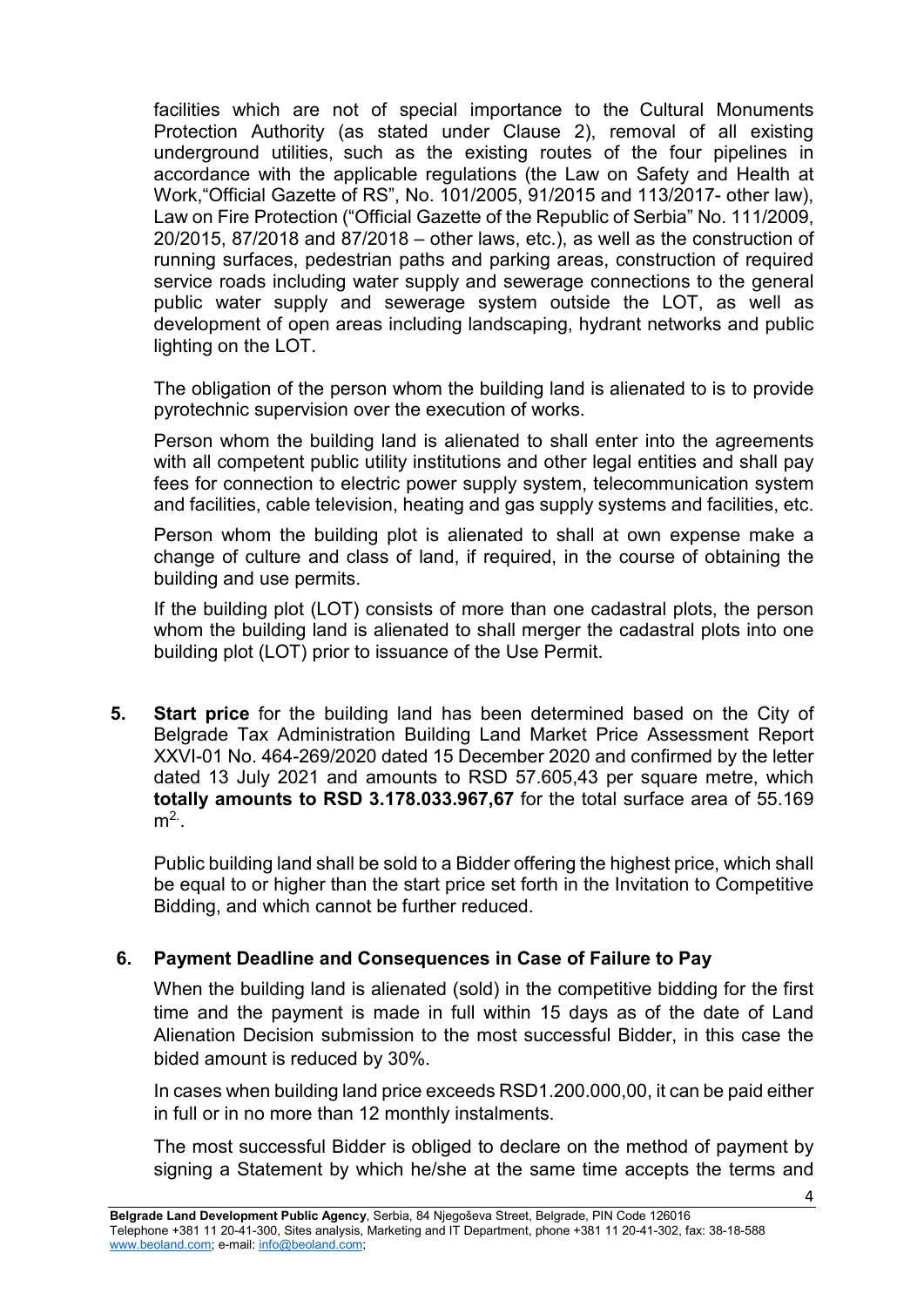conditions specified in the Invitation to Competitive Bidding for alienation of the public building land owned by the City of Belgrade, and commits to pay the maximum bid amount.

If payment is to be made in full, the person who the building land is alienated to shall pay the bid amount within 15 days as of the date of receipt of the Decision on Building Land Alienation. If payment is to be made in instalments, the person who the building land is alienated to shall pay 10% of the bid amount within 15 days as of the date of receipt of the Decision on Building Land Alienation, while the outstanding amount shall be paid in equal monthly instalments, upon conclusion of the Land Alienation Contract.

When payment is to be made in instalments, the buyer shall, within 30 days as of the date of the Contract, provide an irrevocable Bank Guarantee for the outstanding amount, payable at first demand and with no entitlement to rise any objection whatsoever, which shall be valid for more than three months as of the due date of the final instalment, or the buyer shall, in favour of the City of Belgrade, mortgage some other property worth at least 30% more than the total amount of outstanding instalments.

Price shall be calculated in EURs on the date of Contract, at the middle RSD exchange rate of the National Bank of Serbia, with obligation of repayment of instalments in RSD equivalent at the middle RSD exchange rate of the National Bank of Serbia at the date of payment.

In case of payment in instalments, the deposit paid in the course of Competitive Bidding is not considered as the first instalment.

In case the Bidder whom the building land is alienated to in accordance with the above Land Alienation Decision fails to pay the amount within the period set forth therein, the Mayor, upon Agency's proposal, may decide to abrogate the Building Land Alienation Decision, and the person shall not be entitled to a refund of the deposit. In case of Bank Guarantee submission, it will be forfeited.

#### **7. Deadline for Entering into a Land Alienation Contract and Consequences in Case of Failure to Do So**

Person whom the building land is alienated to shall enter into a Land Alienation Contract within 30 days as of the date of receipt of the Building Land Alienation Decision, and upon payment of the total amount in case of a full payment, or upon payment of 10% of the total amount if payment is made in instalments.

In case the person whom the building land had been alienated to fails to enter into a Land Alienation Contract within 30 days as of the date of receipt of the Building Land Alienation Decision, upon payment of the total amount in case of full payment, or upon payment of 10% of the total amount if making payment in instalments, the Mayor may decide to abrogate the Building Land Alienation Decision, in which case the person shall be entitled to a refund of the total amount paid, in nominal value, but decreased by the deposit.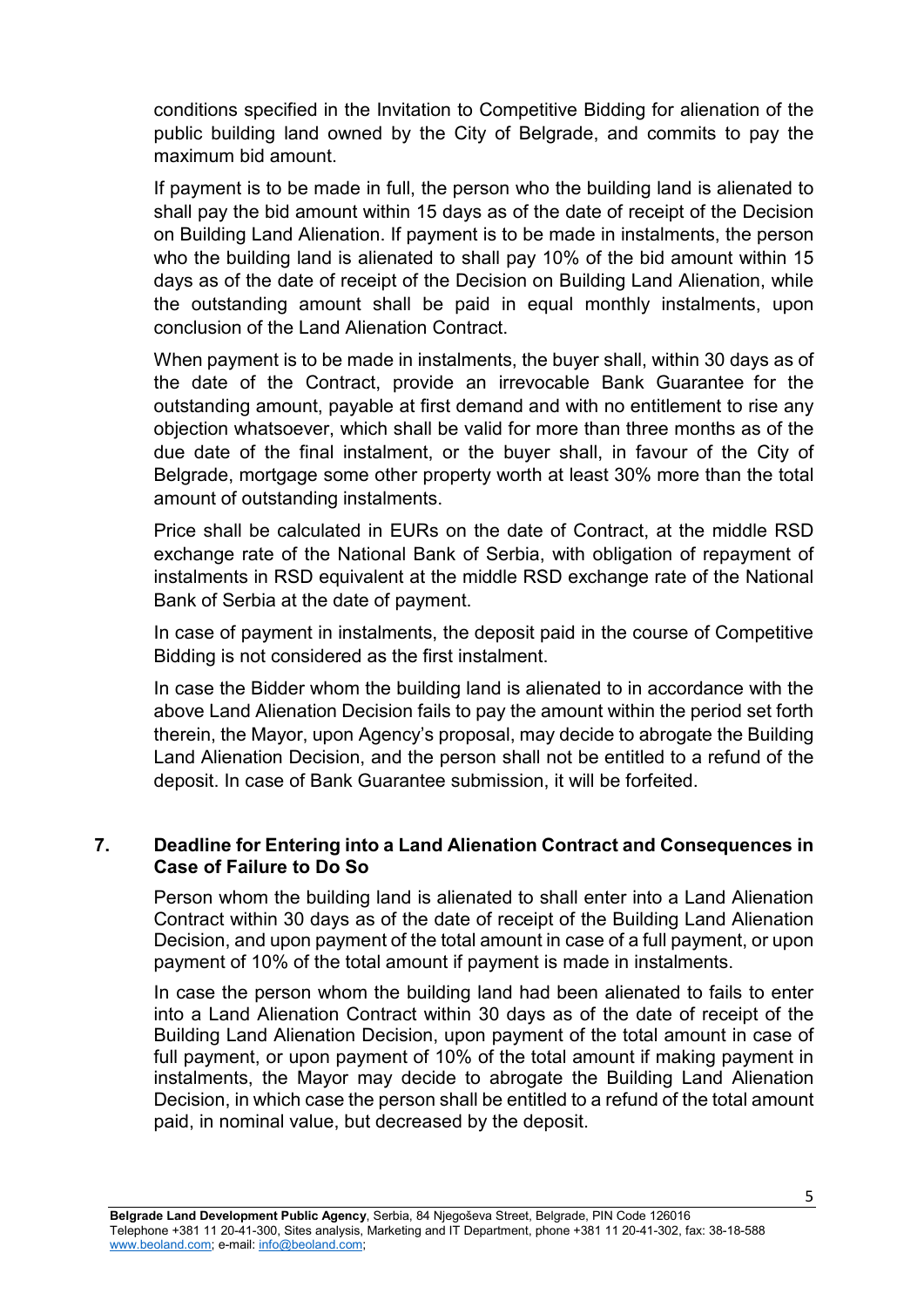**8. Time for Completion** starts as of the date of Notice of Commencement of Works, in accordance with the Planning and Construction Law, Articles 140 and 148.

#### **9. Deposit (deposit amount, time for payment and consequences in case of withdrawal or Land Alienation Decision abrogation)**

To participate in the Competitive Bidding, Bidder shall deposit **10%** of the start price which amounts to RSD 317.803.396,76, or provide an irrevocable Bid Guarantee in favour of the Belgrade Land Development Agency as the Beneficiary for the deposit amount referred above, without any "objections" and payable "at first demand" and valid for no more than 180 days as of the date of Bid submission.

The deposit mentioned above shall be paid to the Belgrade Land Development Public Agency's account no. 190-20332-04, no later than by 14 December 2021.

The amount deposited to the account in the course of the Competitive Bidding represents a part of the total price and will be transferred to an appropriate bank account of the City of Belgrade upon issuance of the Land Alienation Decision.

Deposited amount or the Bank Guarantee submitted by unsuccessful Bidders is to be returned to them within no more than five (5) days as of the date of Building Land Commission's session.

The most successful Bidder shall not be entitled to a refund of the deposit amount, or the Bank Guarantee (if submitted) will be forfeited in case the Bidder who offered the highest price withdraws from the Competitive Bidding once the Chairman of the Building Land Commission had declared the Public Biding closed, but prior to issuance of the Land Alienation Decision.

Mayor decides on abrogation of the Land Alienation Decision, in case the Bidder who the land had been alienated to:

- fails to make payment within the deadline defined in the Land Alienation Decision;
- − ceases the alienation once he/she paid the total price amount but prior to Land Alienation Contract signature;
- fails to enter into a Land Alienation Contract within 30 days as of the date of Land Alienation Decision receipt.

In all above-referred cases, no deposit repayment shall apply and submitted Bank Guarantee, if any, shall be forfeited and repaid to the Beneficiary.

# **10. Required Application Contents and the Documents to be Attached**

Application to Competitive Bidding shall be submitted in a sealed envelope clearly and visibly marked with the name of the LOT it refers to. Bidder's full name and address shall be noted on the back of the envelope.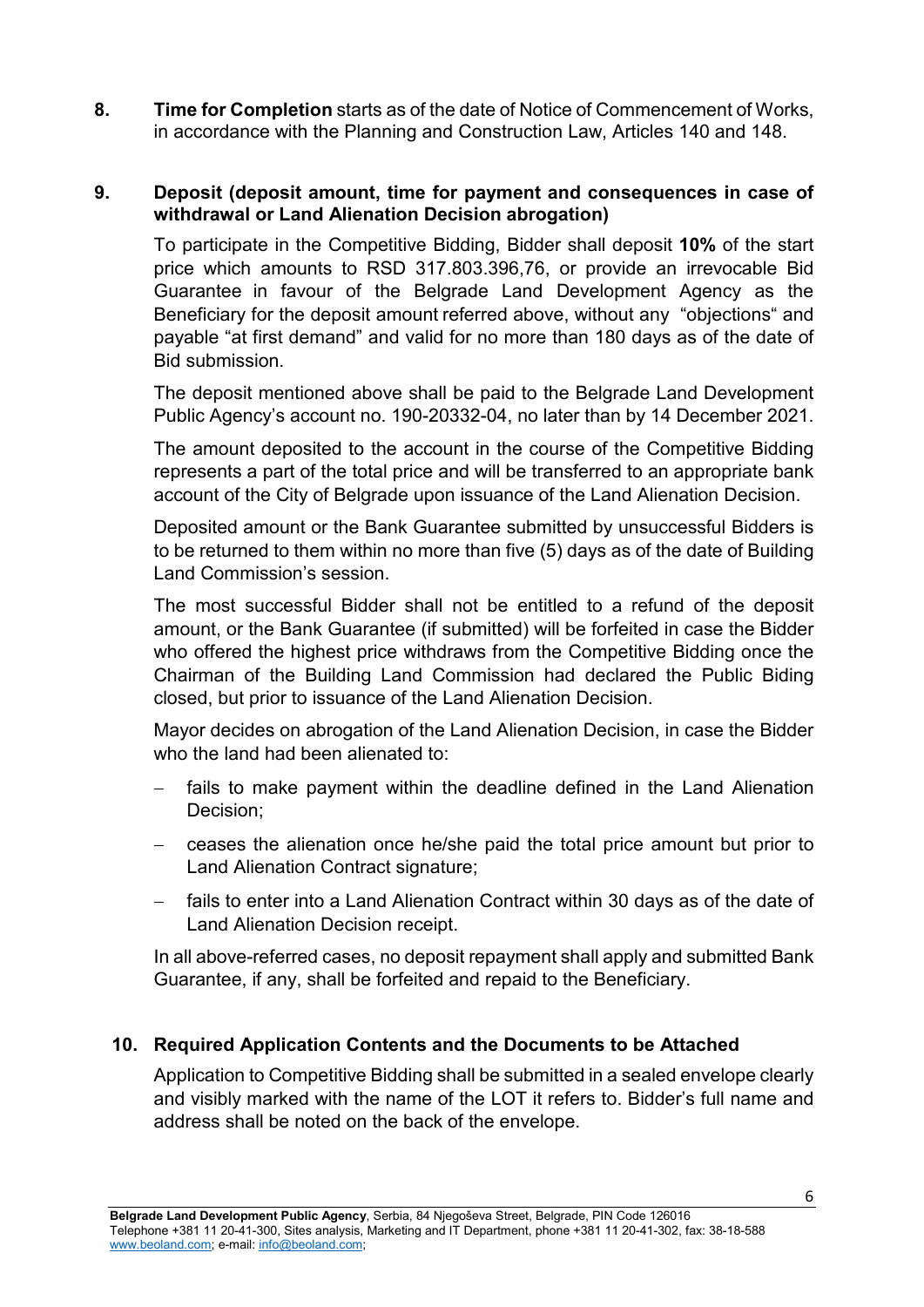Application submitted by a *legal person* shall contain full name, headquarters address, telephone number, the name of the bank and the number of the account the deposit is to be repaid to, if applicable, and shall be signed by the authorized representative. Application shall be attached with the excerpt from the Business Entities Register with the competent authority not older than 30 days, and a copy of the Tax Identification Number Certificate.

Application submitted by *a natural person (individual)* shall contain full name, address and telephone number, the name of the bank and the number of the account the deposit is to be repaid to, if applicable, and shall be signed. Application shall be attached with a copy of the ID card or a printed copy of the biometric ID card, and for foreigners a photocopy of the passport.

Application submitted by an *entrepreneur* shall contain business name, headquarters address, telephone number, the name of the bank and the number of the account the deposit is to be repaid to, if applicable, and shall be signed by the authorized representative. Application shall be attached with the excerpt from the competent authority register not older than 30 days, and a copy of the Tax Identification Number Certificate.

Application shall also be attached with an evidence of deposit payment, i.e. a deposit guarantee.

Application shall be attached with the Bidder's Statement on accepting all terms and conditions defined in the Invitation to Competitive Bidding.

Application forms and the documents to be attached to the Application to Competitive Bidding are available at: [https://www.beoland.com/zemljiste/lokacije-za-dodelu/obavezan-sadrzaj](https://www.beoland.com/zemljiste/lokacije-za-dodelu/obavezan-sadrzaj-prijave-isprave/)[prijave-isprave/](https://www.beoland.com/zemljiste/lokacije-za-dodelu/obavezan-sadrzaj-prijave-isprave/) or <https://www.beoland.com/obrasci/>

In case the Applicant is to be represented by an authorised representative, the letter of authorisation must be issued for this particular purpose and certified by a public notary and must not be issued more than 30 days prior to the date of the Competitive Bidding (this provision also applies to the cases when the applicant/ participant in the competitive bidding is represented by a lawyer).

Application cannot be made by the Chairmen of the Commission nor by any of its members.

# **11. Application Deadline**

Applications shall be submitted by mail to the Belgrade Land Development Public Agency, 84 Njegoševa Street, 11111 Belgrade 17, PAC 126016, or directly to the Agency's ground floor reception desk.

Applications shall be submitted no later than until 14 December 2021 by 15.30.

Application and documents attached must be in Serbian language. In case the previously mentioned documentation is in a foreign language, it shall be attached with a certified translation into Serbian language and certified by the court interpreter.